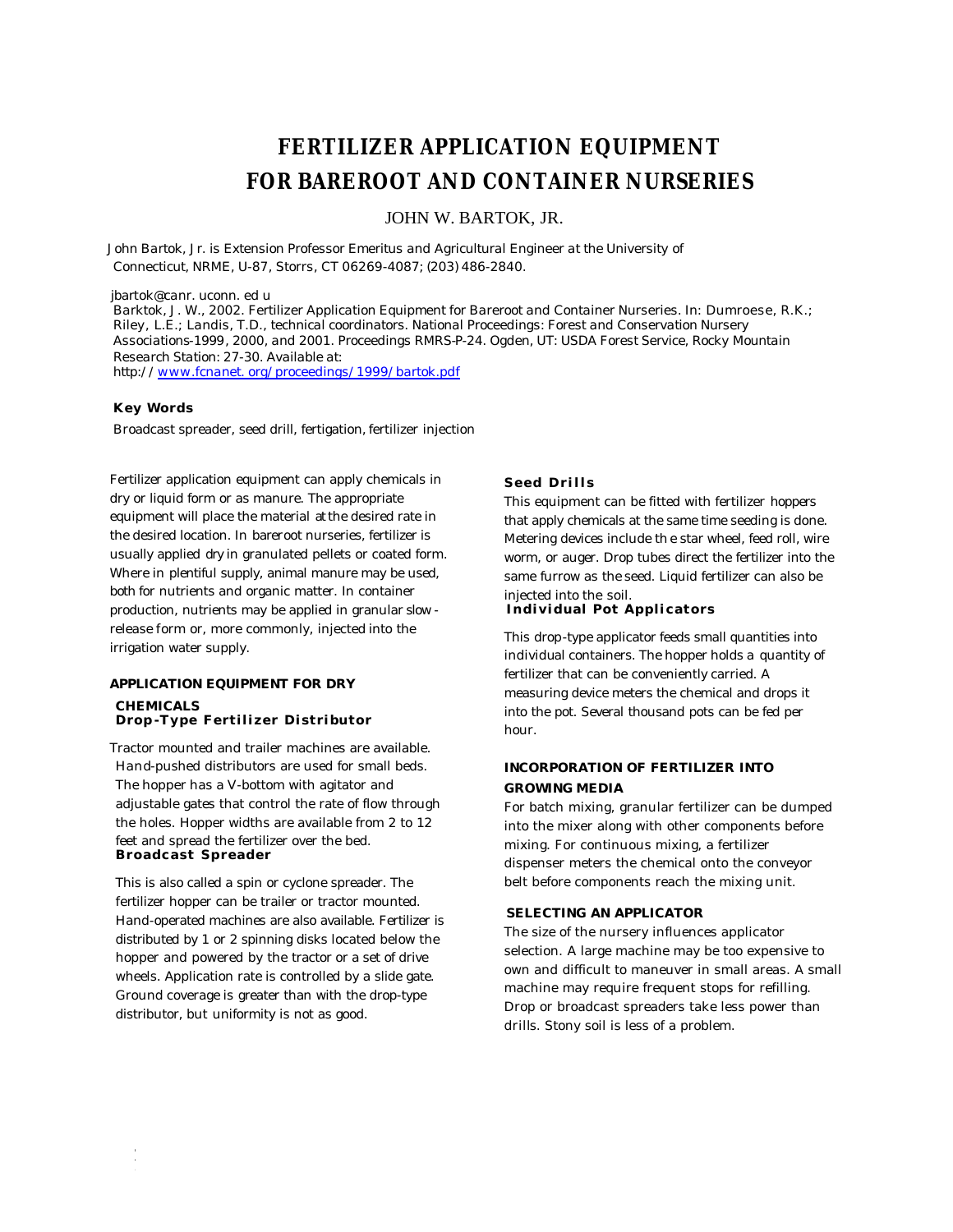Placement of the fertilizer can affect the growth of the crop. Fertilizer placed on top of the soil may take time before it reaches the root system.

Fertilizer applicators are heavy when full. Flotation tires may be a good investment especially if the application is made when the soil is wet. If you already have a tractor, you may want to size the

machine to fit it. Some manufacturers list horsepower requirements for their machines.

Because fertilizers are corrosive, many modern applicators have stainless steel or plastic parts. Machines should be cleaned after each use. Ease of calibration is important to get accurate application and to avoid the cost of overfertilization. It should be done with each change of fertilizer material. Follow the instruction manual to make the correct adjustments. The rate of fertilization is found by collecting the material over a known area.

# **MANURE SPREADING EQUIPMENT**

Animal manure can add nutrients and organic matter to the soil. It can be handled as a solid, semisolid, or liquid. The amount of water and bedding influence its form. Horse, sheep and poultry manure are usually solid. Depending on the type of housing, dairy and swine manure may be any of the 3 forms. Selection of a spreader should be based on the type of manure available and the size of the nursery. The 3 most common types are box-type, flail, and tank spreaders.

### **Box-type Manure Spreader**

The size of the spreader is usually designated by what volume in cubic feet that the box will hold. The power needed to drive the apron chain comes from either the tractor PTO or the spreader wheels. The rate of feed and the speed of the beaters is usually variable. This type of spreader can also be used for the application of compost or mulch materials.

# **Flail Spreader**

This spreader consists of a horizontal liquid-tight tank mounted on wheels. It is designed to handle solid or semisolid manure. Flail chains on a powered horizontal shaft throw the manure out by centrifugal force. A uniform spreading width of up to 20 feet can be achieved.

# **Tank Spreader**

Where liquid manure (less than 10% solids) is available, it is usually loaded with a pump and spread with a tank spreader. The spreader can be either trailer mounted and pulled with a tractor or truck mounted. The liquid flows to the rear of the tank where it flows onto a spinner for spreading. Tanks with capacities of 1,000 to 5,000 gallons are available.

# **FERTIGATION**

Fertigation is the controlled feeding of nutrients to plants through the irrigation system. Application of fertilizer through the water system has several advantages:

- 1. Easy adjustment of nutrients, depending on crop needs.
- 2. Nutrients become available to the plants quicker.
- 3. More accurate placement of fertilizer. 4.

Less fertilizer needed. 5. Reduced labor to

apply fertilizer.

Irrigation can be done with many systems; 4 are described here.

# **Overhead**

Lateral supply lines feed sprinklers that produce a circular pattern for outdoor plants in the nursery or for seedlings growing in a greenhouse. To be effective, a pattern of at least 60% overlap is needed to get uniform coverage.

# **Boom Irrigator**

Equipment for applying irrigation water with a boom that travels over the growing area is available for both outdoor and greenhouse production. This system is the best method for watering plug and cell trays, as very uniform application can be made. Both hand operated and computer-controlled booms are available.

# **Drip Irrigation**

Improvements in drippers have made this system viable for beds and larger containers, which results in considerable savings in water and nutrients. Clean water is required. Pressure compensating drippers are required for sloping beds to get uniform distribution. High-output drippers are now available for quicker application of water and less clogging.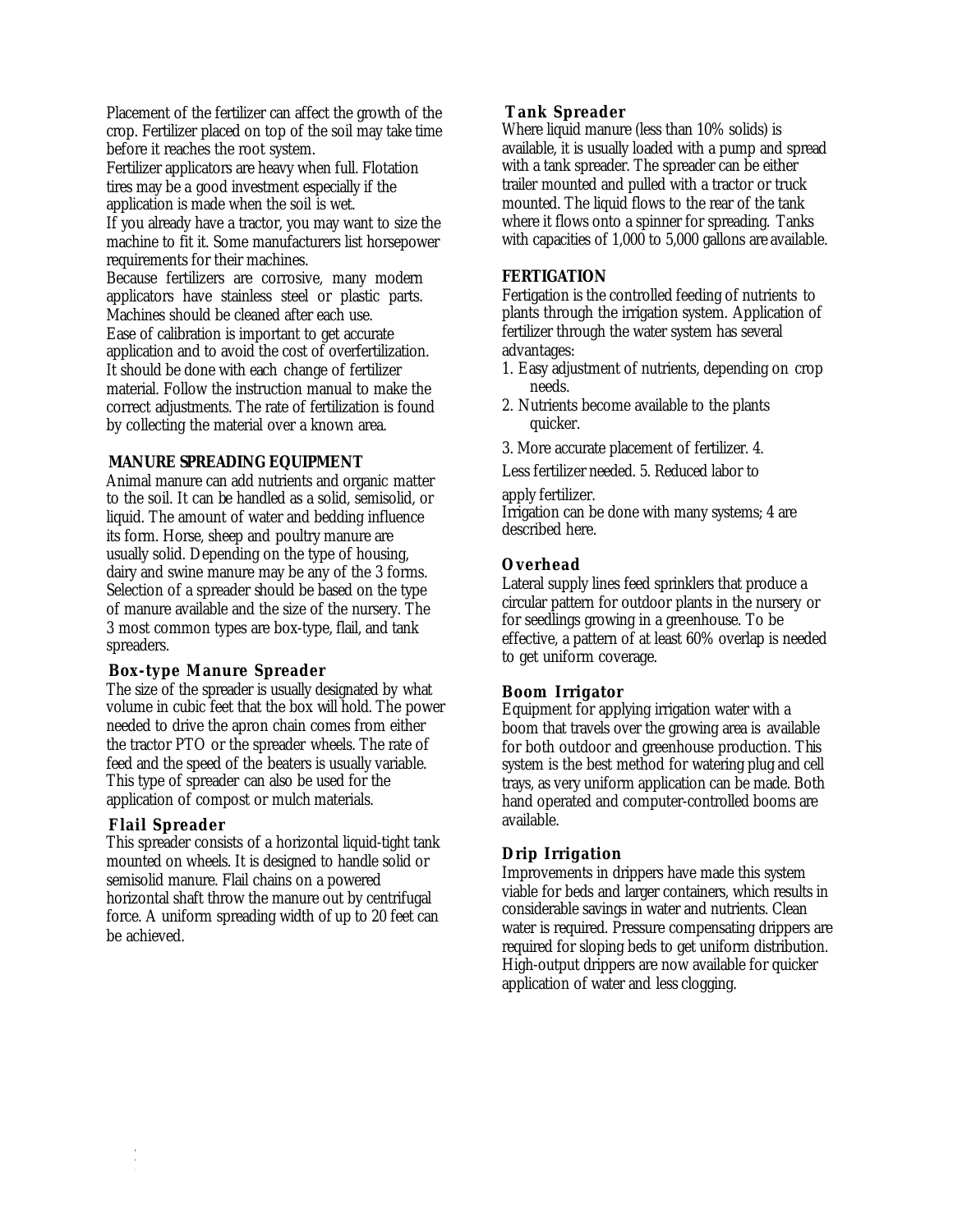### **Capillary Systems**

Mats, trays, benches, and flooded floors are systems where the nutrient solution is absorbed by the growing media from underneath the container. These systems work best with small containers and plug trays.

### **FERTIGATION EQUIPMENT**

# **Venturi Suction Device**

The simplest low cost devices use the Venturi principle to create a pressure differential between the container holding the fertilizer solution and the water line. As water passes through the restricted area of the injector, the velocity is increased, creating a vacuum. A small tube connected at this point allows the fertilizer concentrate solution to be siphoned into the water stream and mixed before reaching the plants. The fixed-dilution ratio will vary somewhat with water pressure differences and hose length.

# **Bladder Tank**

These units use a pressurized tank attached to the irrigation line in two places. A control valve achieves a pressure differential between the inlet and outlet. Inside the tank, a plastic bag (the bladder) holds the fertilizer solution. Water from the supply line surrounds the bag forcing the solution through a metering valve into the water supply. The bladder improves the uniformity of discharge. The rate of fertilizer injection can be regulated to some degree by varying the pressure. There are no moving parts and the bag can be replaced easily.

### **Water Motor Controlled Injector**

Water motor-driven proportioning injectors use water flow to operate a piston or diaphragm to inject or force fertilizer into the water stream by positive displacement. As water flows through the injector, the water causes a cam to turn and push a piston back and forth. This equipment gives consistent feeding ratios at specific flow rates over a wide range of pressures. Water motor injectors usually decrease line pressure more than water meter styles.

### **Water Meter Controlled Injector**

These injectors use a water meter mechanism to determine flow rate and a water or electric powered diaphragm pump to inject the fertilizer.

They can be purchased with several heads attached to the same motor so that more than 1 nutrient can be fed at the same time.

### **SELECTING AN INJECTOR**

All types of injectors can be successfully incorporated into a greenhouse or outdoor irrigation system. The following factors should be considered when making a selection.

The injector must be compatible with the water flow rate in gallons per minute. Most injectors have a range of flow over which they will operate. Select one that will allow for some expansion should a different irrigation system be installed, but don't oversize it, as larger injectors may not work when 1 hose is turned on.

Except for the Venturi type, all injectors have variable dilution ratios. This is desirable, as available concentrations or the size of the mixing tank may require different ratios. Check on the ease of changing the ratio.

Injectors with an integral mixing tank are available in several sizes. A separate concentrate supply is needed for most injectors. A 5-gallon pail is adequate for 1 hoophouse. Larger plastic or concrete tanks can also be used. Select a tank large enough to feed a single greenhouse or several zones to reduce frequency of refilling. In larger ranges, nutrient concentrate may be distributed from a central tank throughout the range in PVC pipe. Agitation within the tank is important to maintain a uniform solution.

Fixed units are used in small operations or where all irrigation water is piped to the greenhouses. Portable units can be moved from one area to another. Multiple injector units are required where more than 1 chemical is applied at the same time. They are also used where individual nutrient levels are monitored by a computer.

Check the specifications for the amount of pressure loss caused by the injector. Some units lose as much as 15 psi. For some water systems, this may limit the amount of hoses or number of zones that can be operated at one time. Also, be sure that piping is large enough to keep pressure loss to a minimum. For large operations, an injector that can be integrated into the computer system is desirable.